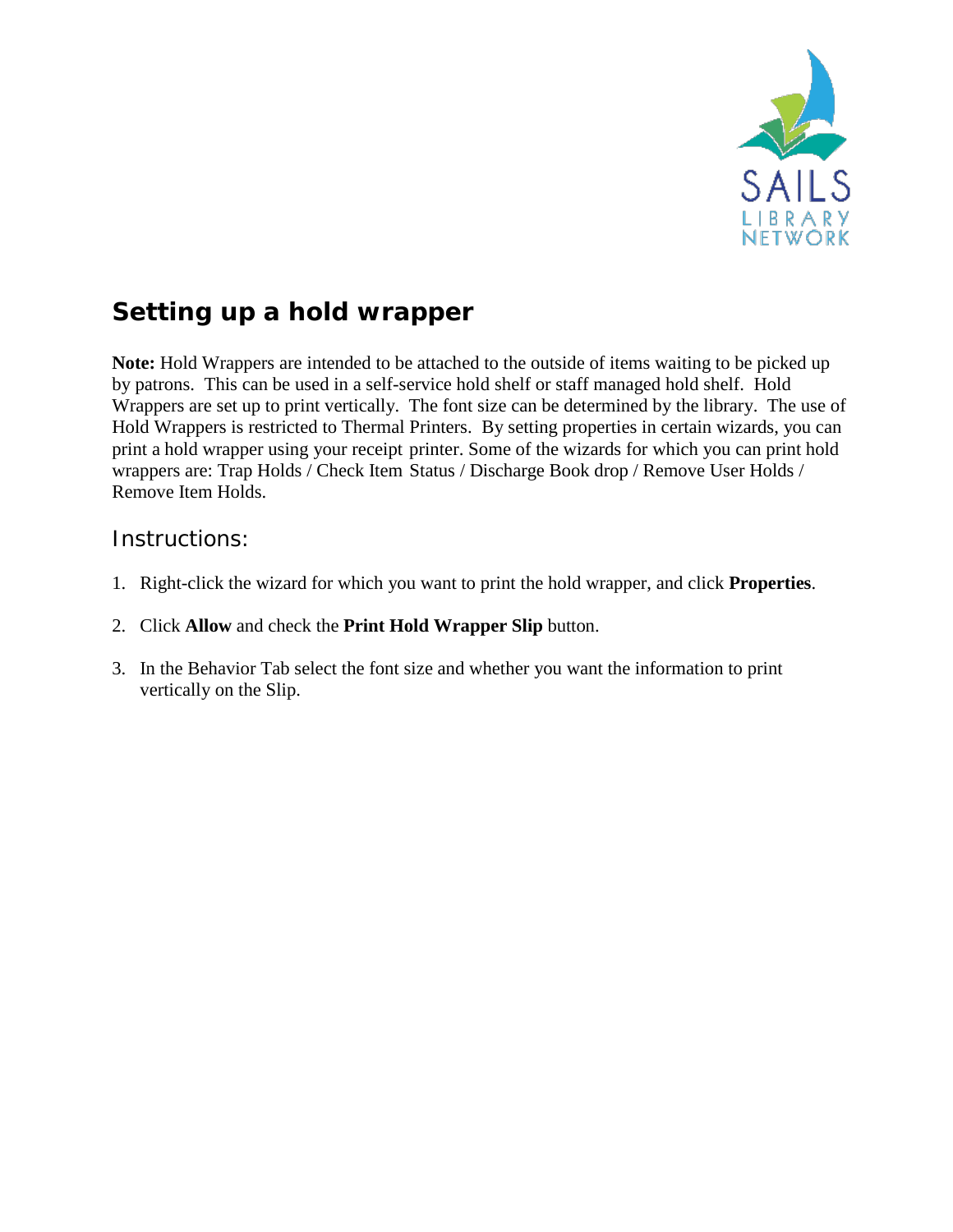|                                                                                                                         |             | Display property page: $\bigcirc$ Wizard Startup $\bigcirc$ |   | <b>WE Discharging: Set Properties</b>                                                    |
|-------------------------------------------------------------------------------------------------------------------------|-------------|-------------------------------------------------------------|---|------------------------------------------------------------------------------------------|
| Behavior<br>Defaults Helpers                                                                                            |             |                                                             |   | Behavior Defaults                                                                        |
| propidy on cuiddon moto<br>$\mathbf{N}$<br>Display bill warning for every item<br>Accumulate fines: ○ Yes ● No ○ Prompt |             | CITEUR TOT CRITITIO FEDER<br>Display user ID in list        |   | <b>Configure Printed Field Properties</b><br>Field<br><b>Print Layout</b>                |
| Sounds                                                                                                                  |             |                                                             |   | User name: O Horizontal O Vertical Verdana 11                                            |
| Play sound for Hold Available alert<br>∣✓∣                                                                              | disrout.wav |                                                             | ◈ | User ID: O Horizontal O Vertical Verdana 11<br>Title: ● Horizontal ● Vertical Verdana 11 |
| Play sound for Transit alert<br>$\checkmark$                                                                            | disrout.wav |                                                             | ◈ | Expires: ● Horizontal ● Vertical Verdana 11                                              |
| Play sound for Claims Returned alert                                                                                    | disrout.wav |                                                             | ◈ |                                                                                          |
| Play sound for User Delinquent alert                                                                                    | disrout.wav |                                                             | ◈ |                                                                                          |
| $\sqrt{\phantom{a}}$ Play sound for Item not Charged alert                                                              | disrout.wav |                                                             | ◈ |                                                                                          |
| Play sound for Item not in Catalog alert disrout.wav                                                                    |             |                                                             | ◈ |                                                                                          |
| <b>Configure Properties</b><br>Allow                                                                                    |             |                                                             |   |                                                                                          |
| Print available hold slips                                                                                              |             |                                                             |   |                                                                                          |
| Print transit slips                                                                                                     |             |                                                             |   |                                                                                          |
| Print transit slips if transit to is outside selected group                                                             |             |                                                             |   |                                                                                          |
| Print reshelving slips                                                                                                  |             |                                                             |   |                                                                                          |
| Print hold wrapper slip<br>∣✓                                                                                           |             |                                                             |   |                                                                                          |
|                                                                                                                         |             |                                                             |   | ≺                                                                                        |
| ⋖                                                                                                                       |             |                                                             |   | OK<br>Cancel                                                                             |
|                                                                                                                         |             | OK<br>Cancel                                                |   |                                                                                          |

4. Under the Default Tab Use the Gadget to select the fields that should display. If the items are to be put in a public area, you must limit the number of characters in the patron's ID and name that print.